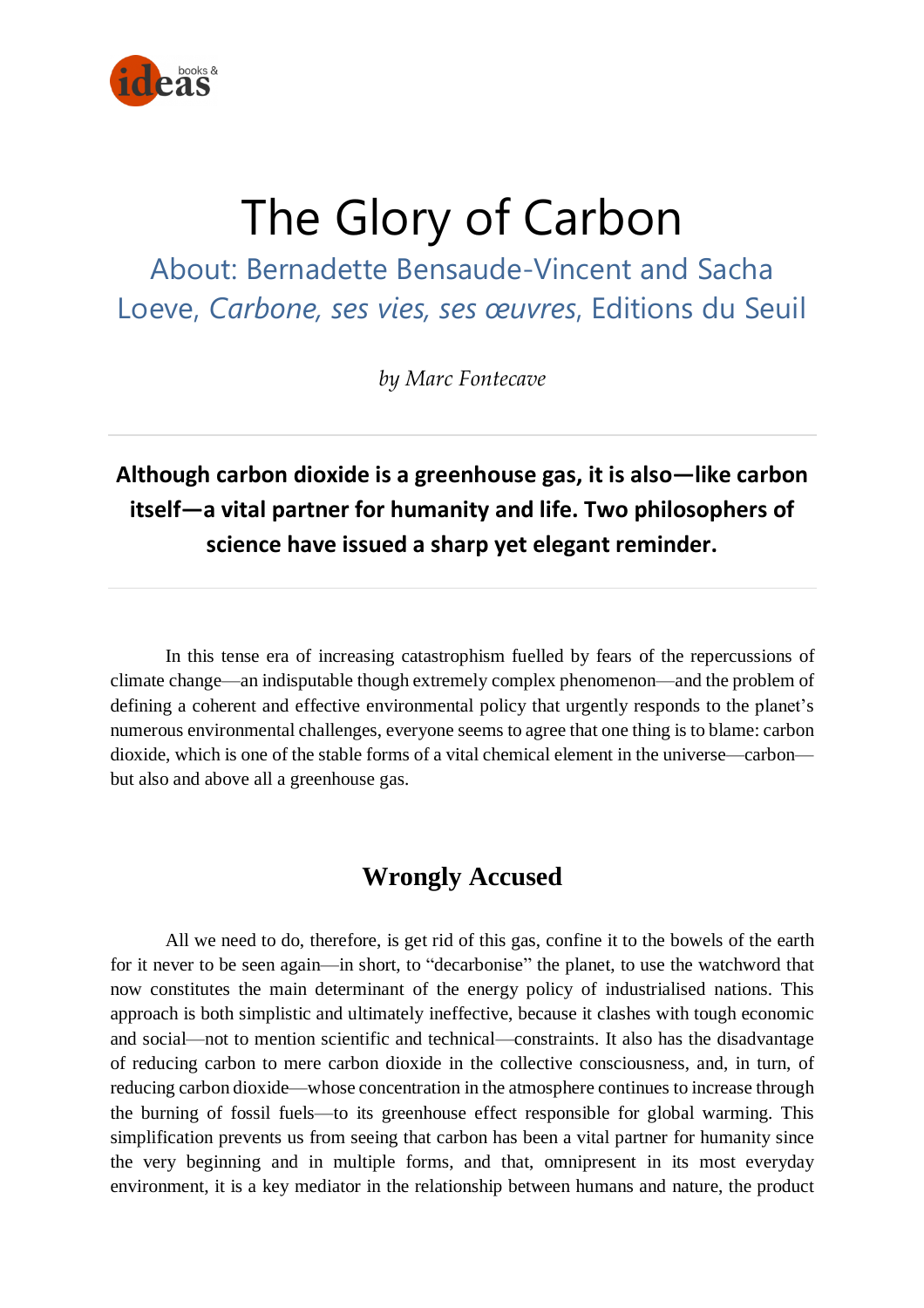of human breathing and the substrate of natural photosynthesis through an essential biological cycle. Everything is carbonaceous on the planet: first life, then humans, animals, plants, biodiversity—partly thanks to carbon dioxide—and the planet thankfully will never be decarbonised.

An urgent need therefore arose to remind the public, politicians and journalists of these facts, and to invite them to open their eyes to the real world in which they live in order to better deal with the problems that exist in the areas of energy and the environment without limiting themselves to ideological rhetoric and catchphrases on carbon, and, above all, by incorporating into their reflection the scientific truths that researchers have continued to uncover about this chemical element, perhaps more than any other element in the universe. This is what two philosophers of science, Bernadette Bensaude-Vincent and Sacha Loeve, have done recently.

Their book is simply entitled *Carbone* (Carbon). It is interesting to note that it bears the same title as the final chapter of Primo Levi's marvellous book, *The Periodic Table*, to which the authors in fact make reference, and which speaks of photosynthesis and carbon dioxide with infinite tenderness, concluding that if humans were capable of as much, they would solve the problem of world hunger. Published in 1975, Primo Levi's book could not conclude, as we would today, that if humans were capable of as much, they would solve the problem of solar energy storage and the use of  $CO<sub>2</sub>$  as a carbon source.

### **Carbon and Life**

The great originality of this book is the angle from which the authors have chosen to describe the polymorphous nature of carbon, its permanent intervention in the achievements of nature and of humans, its industrial successes and environmental failures, its scientific awards and its political and cultural responsibilities. It is not a chemistry book, even if a certain level of chemical knowledge is required to read it. As the authors suggest in the preface, it is a biography, or rather, a curriculum vitae—and not a chronological account—of a chemical element: an entirely new literary genre.

The journey takes us from the recognition of  $CO<sub>2</sub>$  as an exchange gas between animals and plants, the true birth of carbon—even though it was not until 1787 that the term "carbon" featured in the Academy's lexicon of new names—up until the most modern forms of carbon that are currently fuelling the new technological revolutions in energy, the environment and healthcare: carbon nanotubes, graphene and fullerenes. It teaches us about the vastly diverse structures which this chemical chameleon can access—diamond, graphite, soot, but especially fossil fuels such as petrol, gas and coal, the waste matter of the living world accumulated over hundreds of millions of years—which are given a new life, since, while a large part of their production is fated to be burned on the spot, another part paves the way for organic chemistry, leading to drugs, synthetic polymers and plastics. Here begins the glory of carbon, the fossil fuel without which there would have been no industrial revolution or liberation of humans from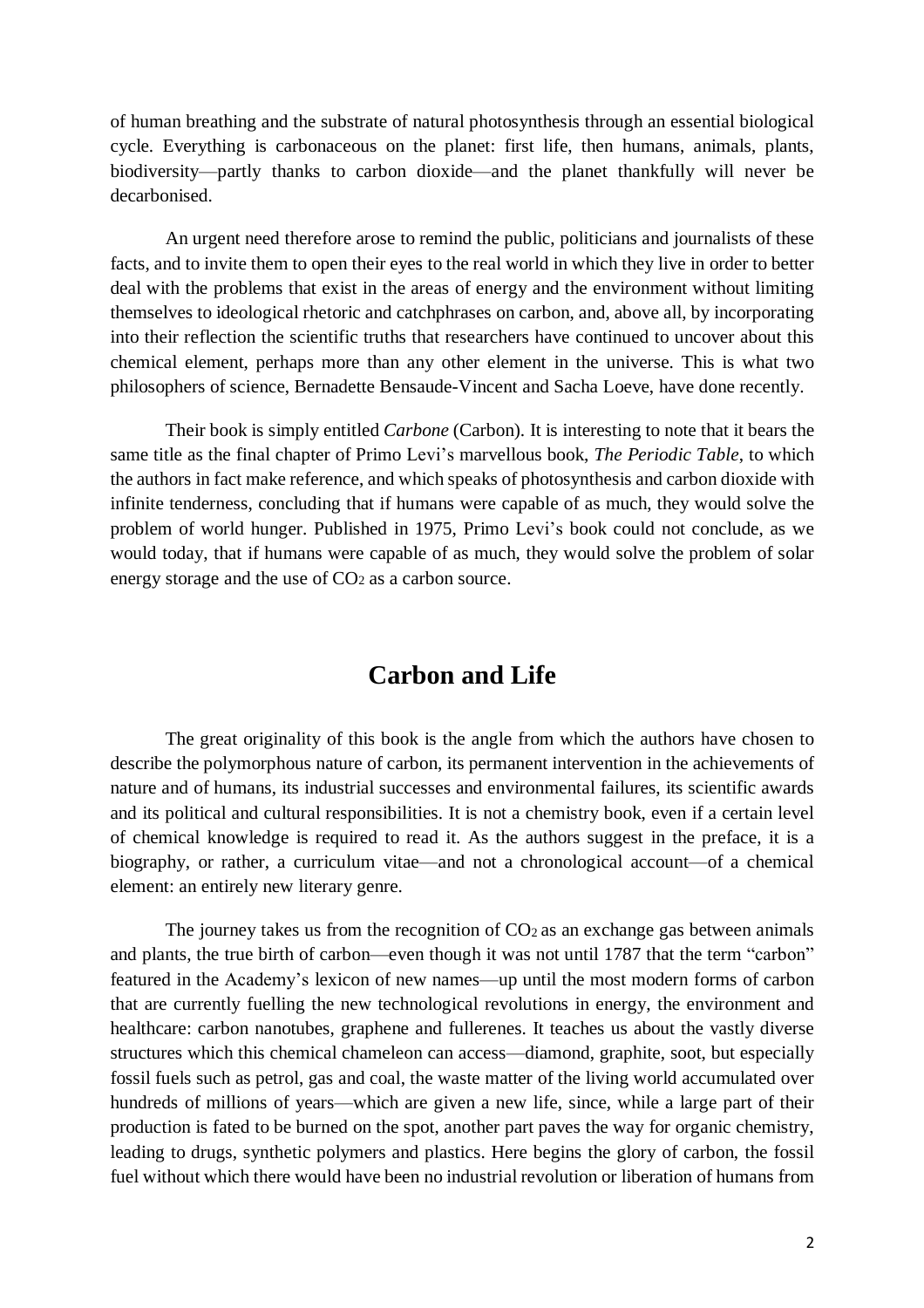time and space—the fossil carbon that has shaken civilisations and history. And, despite the advent of renewable energies, carbon will continue, for many years and with an ever-increasing level of consumption, to ensure the development of humanity and our everyday world, particularly in the areas of transport and heating.

The account also reminds us of a basic fact: if life was made possible, indeed, very early on in the history of the Earth, it was thanks to carbon and its unique chemical properties, and more particularly thanks to what probably constituted the only source of carbon available when life began, i.e. carbon dioxide, CO<sub>2</sub>, itself derived from carbon born in the stars. It is these properties that explain the possibility of carbon atoms associating with one another and with many other atoms, associations that have, in turn, enabled and still enable the synthesis of the building blocks of life first—amino acids, sugars, nucleic bases—followed by nucleic acids (DNA and RNA, the molecules carrying genetic information), lipids (necessary for cellular compartmentalisation), proteins and enzymes (the actors that transform biological matter). This means that the only possible life is organic and therefore carbonaceous.

#### **Understanding Before Acting**

We must thank B. Bensaude-Vincent and S. Loeve for having the courage to speak—at long last, it could be said—about carbon as something other than the demon continually presented in political discourse and the opinion columns of newspapers. Beyond the necessary exoneration, their book will undoubtedly allow its readers to participate more responsibly in developing more coherent energy and environmental policies, in which the absurd goal of radical carbon removal will be replaced with smarter carbon management, for example through energy savings or the recovery of biomass and CO2.

While democratic choices are imperative, even on issues as complex as energy, it is obviously vital that they be based on a solid knowledge foundation, including in disciplines as difficult as chemistry. By the originality of its approach, the poetry that runs through it and the pedagogy of its authors, *Carbone* makes a successful contribution to the exacting task of informing the public.

**Reviewed**: Bernadette Bensaude-Vincent and Sacha Loeve, *Carbone, ses vies, ses œuvres*. Éditions du Seuil, 2018, 352 pp., €24